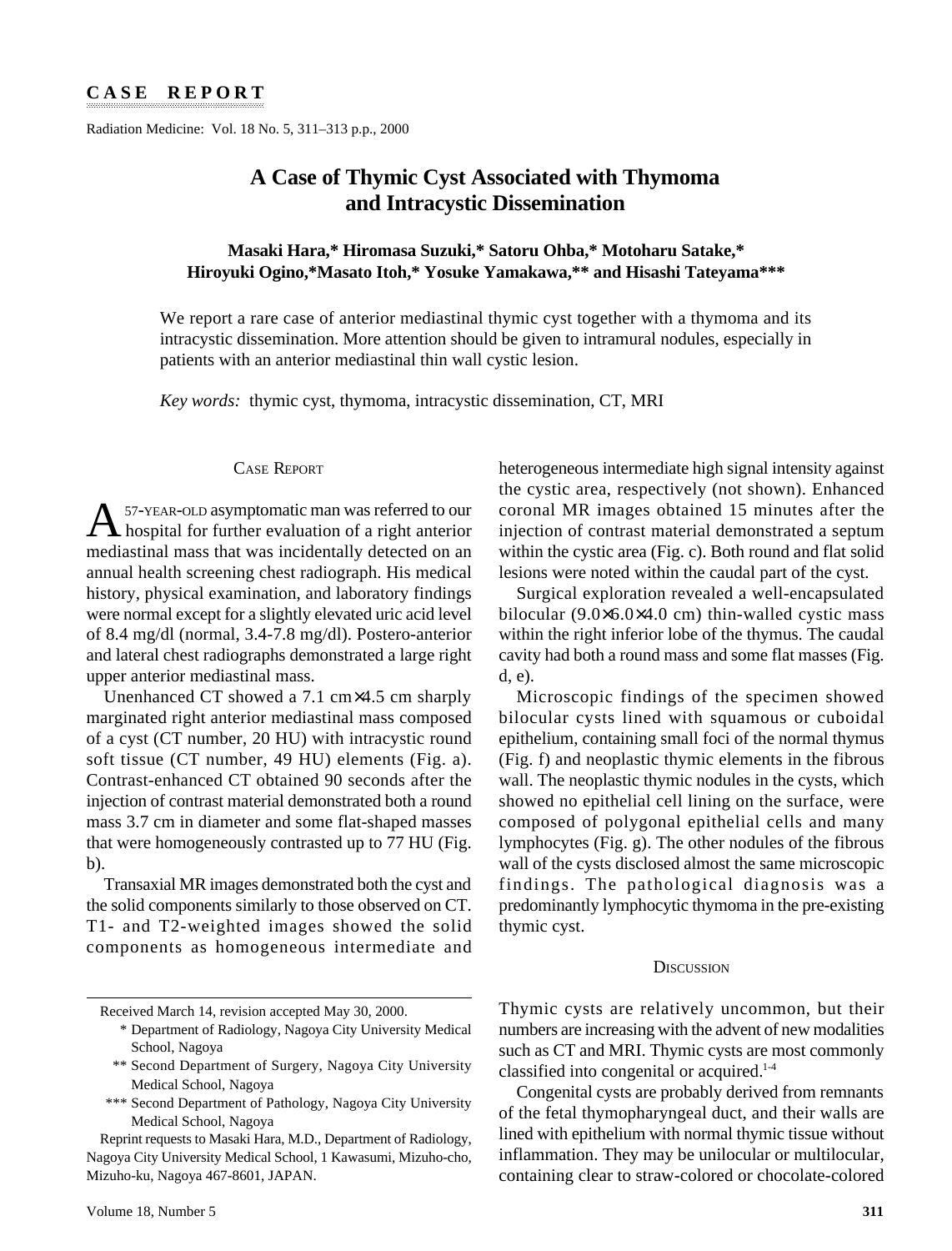

**Fig. a: Unenhanced CT demonstrates a sharply marginated right anterior mediastinal mass composed of a cyst (CT number, 20 HU) with intracystic round soft tissue (CT number, 49 HU) elements. b: Contrast-enhanced CT obtained 90 seconds after the injection of contrast material shows both a round mass 3.7 cm in diameter and flat - shaped masses (***arrows***), which were homogeneously contrasted up to 77 HU. c: An enhanced coronal MR image obtained 15 minutes after the injection of contrast material demonstrates a septum within the cystic lesion (***arrows***). There are solid lesions within the caudal part of the cyst. d, e: Surgical exploration revealed a well-encapsulated bilocular thin-walled cystic mass within the right inferior lobe of the thymus. The caudal cavity has both a round (***arrows***) and some flat masses (***arrowheads***). f: Microscopic findings of the specimen show a bilocular cyst lined with squamous or cuboidal epithelium with small foci of mural thymic tissue.**

**g: The neoplastic thymic components are composed of polygonal epithelial cells and many lymphocytes.**